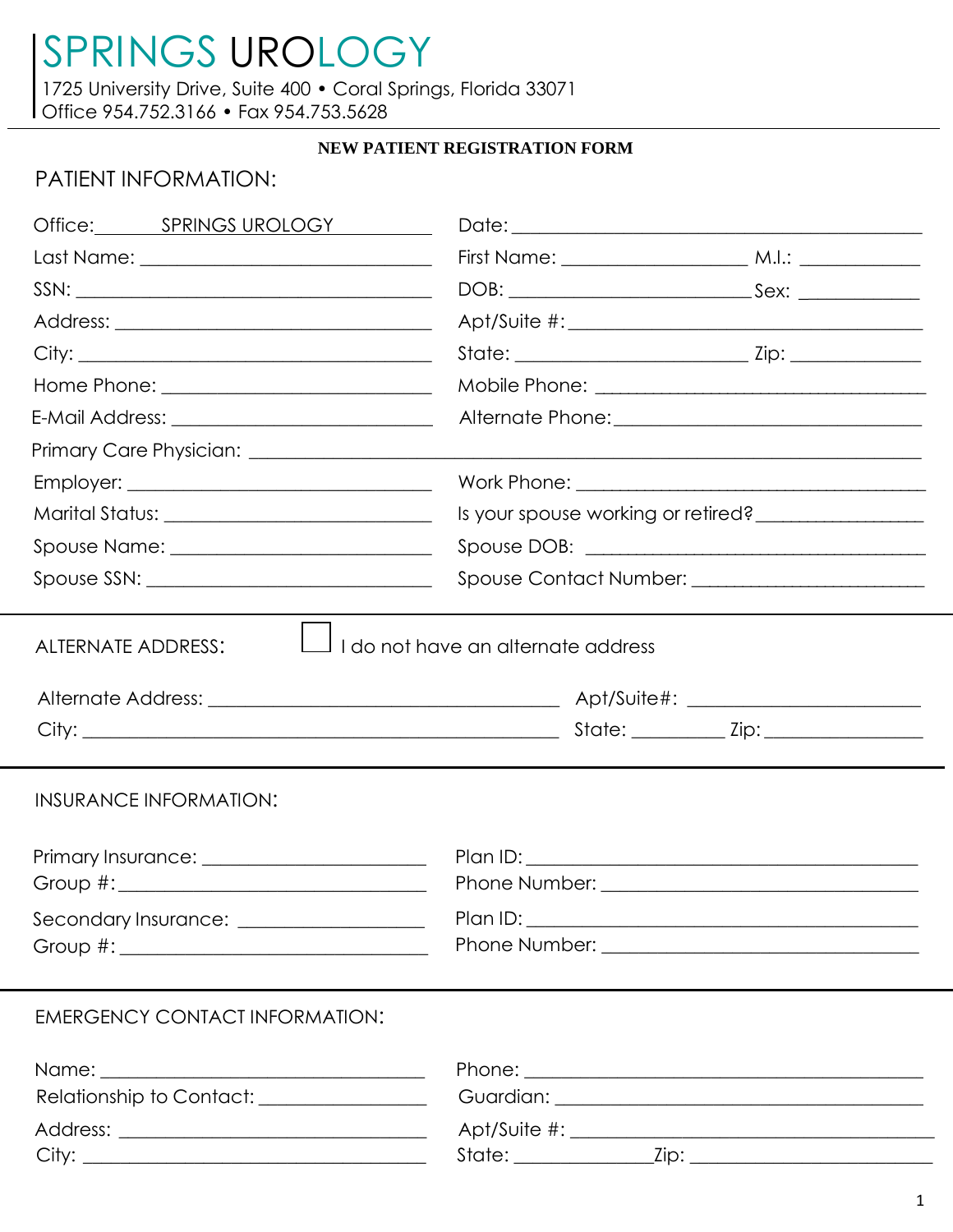1725 University Drive, Suite 400 • Coral Springs, Florida 33071

Office 954.752.3166 • Fax 954.753.5628

### **NEW PATIENT REGISTRATION FORM**

| WHICH OF THE FOLLOWING BEST DESCRIBES YOUR RACE? |                               |           |                                                                                                                                                                                                                              |         |          |
|--------------------------------------------------|-------------------------------|-----------|------------------------------------------------------------------------------------------------------------------------------------------------------------------------------------------------------------------------------|---------|----------|
| Caucasian                                        |                               |           | Native American                                                                                                                                                                                                              |         | Hispanic |
|                                                  | <b>Black/African American</b> |           | Asian                                                                                                                                                                                                                        |         | Other    |
|                                                  |                               |           | PLEASE SELECT ONE ETHNIC GROUP THAT BEST DESCRIBES YOUR ANCESTRY:                                                                                                                                                            |         |          |
|                                                  | Hispanic or Latino            |           | Uncertain                                                                                                                                                                                                                    |         |          |
|                                                  |                               |           |                                                                                                                                                                                                                              |         |          |
|                                                  |                               |           |                                                                                                                                                                                                                              |         |          |
|                                                  | Non-Hispanic or Latino        |           |                                                                                                                                                                                                                              |         |          |
| YOUR HEALTHCARE?                                 |                               |           | WHAT LANGUAGE DO YOU FEEL MOST COMFORTABLE USING WHEN DISCUSSING                                                                                                                                                             |         |          |
| English                                          |                               | Spanish   | German                                                                                                                                                                                                                       | French  |          |
| Italian                                          |                               | Russian   | Portuguese                                                                                                                                                                                                                   | Chinese |          |
| Other                                            |                               |           |                                                                                                                                                                                                                              |         |          |
| <b>SURVEY?</b>                                   |                               |           | WE ARE DEDICATED TO PROVIDING THE BEST CARE POSSIBLE TO OUR PATIENTS. WE CAN<br>BETTER ACCOMPLISH THIS GOAL BY OBTAINING YOUR OPINION ON HOW WE ARE<br>DOING. MAY WE CONTACT YOU BY MAIL, E-MAIL, TEXT, OR TELEPHONE FOR OUR |         |          |
| Yes                                              |                               |           | <b>No</b>                                                                                                                                                                                                                    |         |          |
| HOW DID YOU HEAR ABOUT US?                       |                               |           |                                                                                                                                                                                                                              |         |          |
| Physician                                        |                               | Insurance | Family or Friend                                                                                                                                                                                                             |         |          |
| Internet                                         |                               | Media     | Other                                                                                                                                                                                                                        |         |          |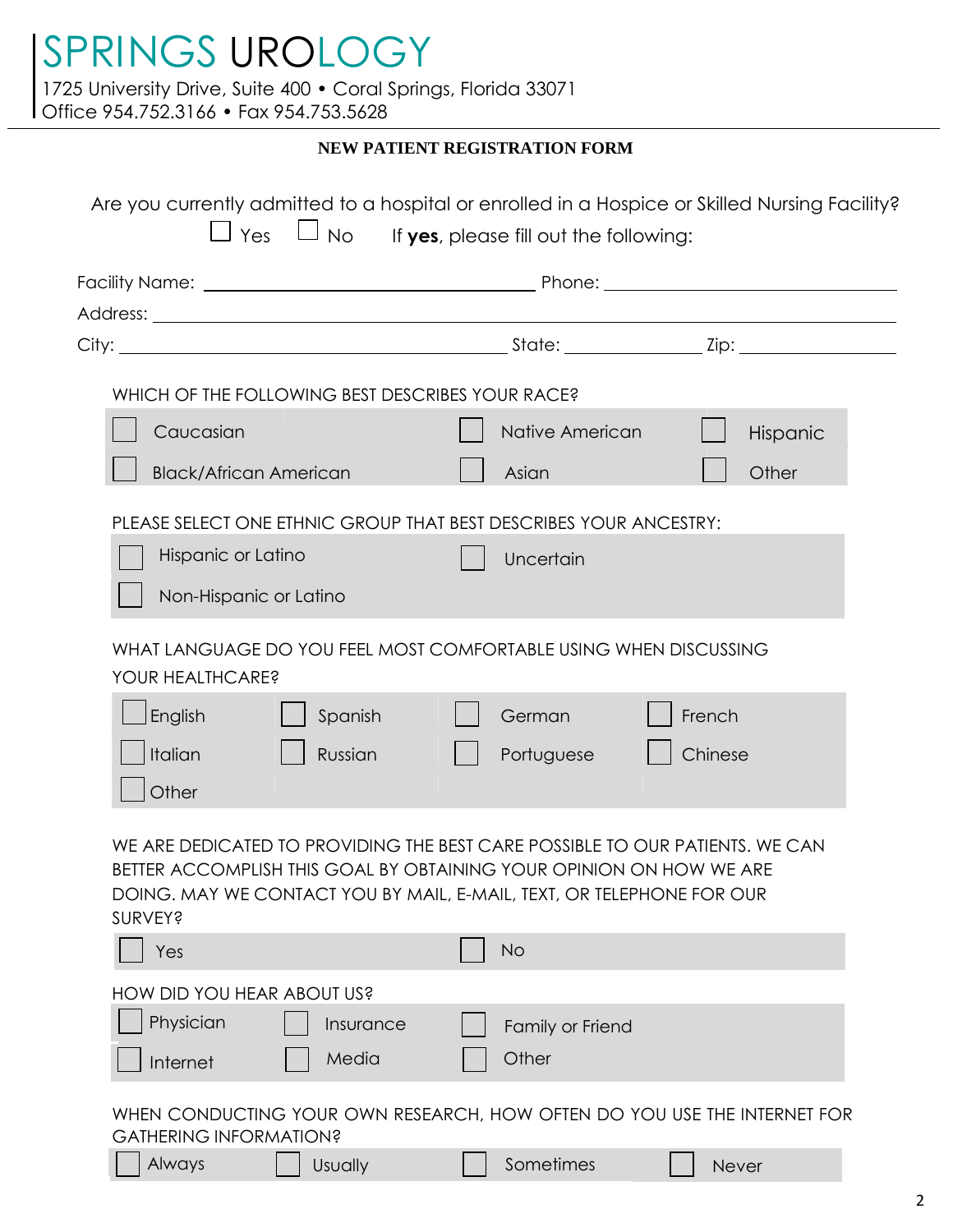1725 University Drive, Suite 400 · Coral Springs, Florida 33071 Office 954.752.3166 • Fax 954.753.5628

### **Assignment of Benefits/Right to Payment Authorization, Patient Responsibility, and Release of Information Form**

21st Century Oncology, LLC Springs Urology PO BOX 862152 Orlando, FL 32886-2152

I, the undersigned, assign to the provider/entity referenced above ("Provider"), my rights and benefits in any medical insurance plan, health benefit plan, or other source of payment for healthcare services (each a "Plan") in connection with medical services provided by Provider, its employees and agents. I understand that this document is a direct assignment of my rights and benefits under my Plan.

I authorize my insurance company to pay Provider directly for the professional or medical expense benefits payable to me. If my current policy prohibits direct payment to Provider, I instruct my insurance company to make out the check to me and mail it directly to the address of lockbox referenced above for the professional or medical expense benefits payable to me under my Plan as payment towards the total charges for the services rendered. In addition, I agree and understand that any funds I receive by my insurance company due for services rendered by Provider are owed to Provider and I agree to remit those funds directly to Provider.

### **Patient Responsibility**

I acknowledge and agree that I am responsible for all charges for services provided to me which are not covered by my Plan or for which I am responsible for payment under my Plan. To the extent no coverage exists under my Plan, I acknowledge that I am responsible for all charges for services provided and agree to pay all charges not covered by my Plan.

### **Release of Information**

I authorize Provider and/or its agents to release any medical or other information about me in its possession to my Plan, the Social Security Administration, any state administrative agency, or their intermediaries or fiscal agents required or requested in connection with any claim for services rendered to me by Provider.

A photocopy of this Assignment/Authorization shall be considered as effective and valid as the original.

| Signature Name of Patient/Person Legally Responsible              | Date |
|-------------------------------------------------------------------|------|
| Print Name of Patient/Person Legally Responsible                  | Date |
| Relationship to Patient (if signed by Person Legally Responsible) | Date |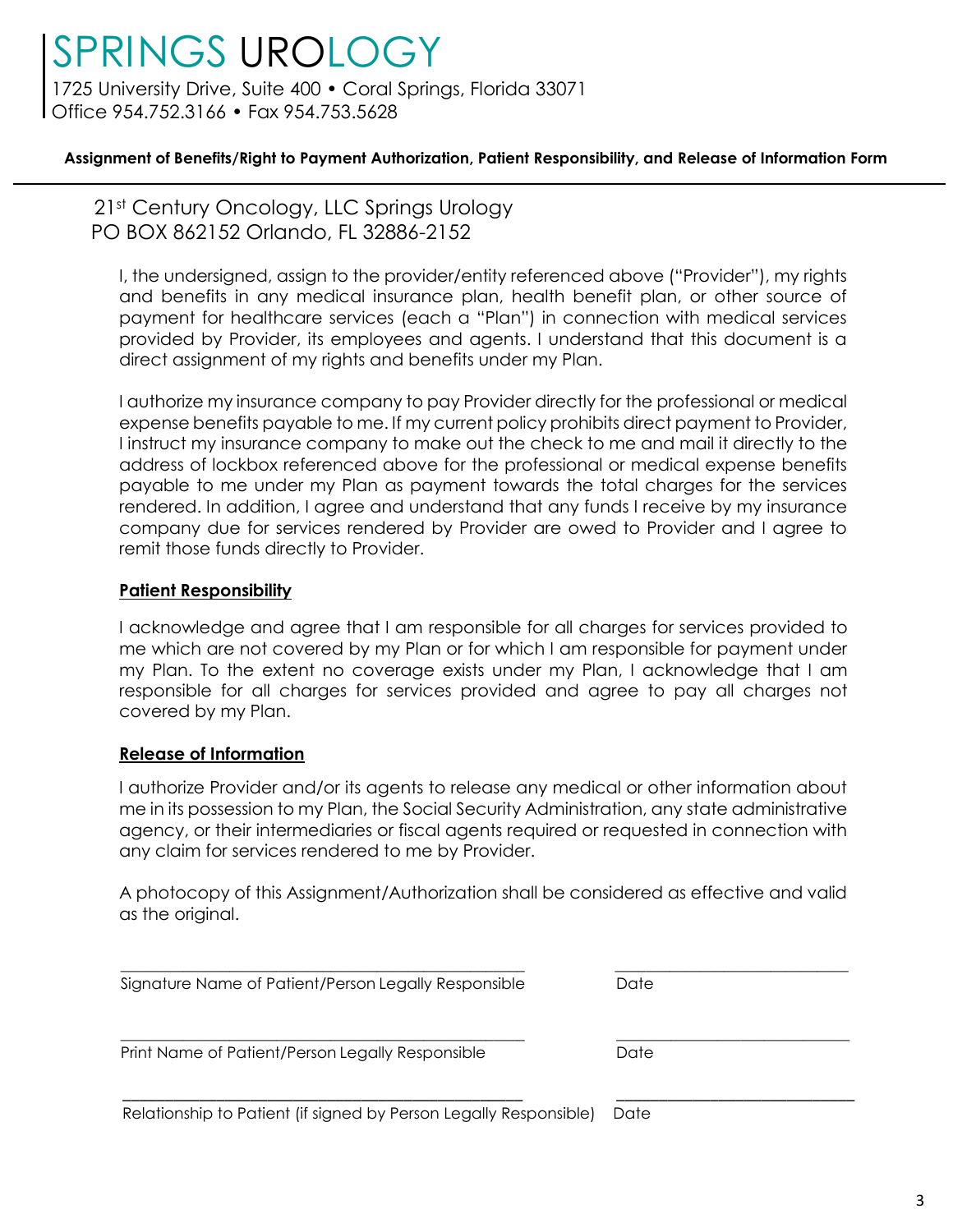1725 University Drive, Suite 400 • Coral Springs, Florida 33071 Office 954.752.3166 • Fax 954.753.5628

## NOTICE OF PRIVACY PRACTICES 21<sup>st</sup> Century Oncology, LLC

### **Patient Authorization for General Disclosure and/or Request for Restrictions of Protected Health Information and Request for Confidential Communications**

I hereby request the following use or disclosure of my health information as described below.

| <b>Patient Name:</b>                                                                                                                                                                                                                                                                                                                                                                                                                                                                                                                                                                                                                                                                                                                                                                                                                            | Date of Birth:                                                                                                                                                                                                                                  |       | <b>Medical Record Number:</b>                                               |  |  |
|-------------------------------------------------------------------------------------------------------------------------------------------------------------------------------------------------------------------------------------------------------------------------------------------------------------------------------------------------------------------------------------------------------------------------------------------------------------------------------------------------------------------------------------------------------------------------------------------------------------------------------------------------------------------------------------------------------------------------------------------------------------------------------------------------------------------------------------------------|-------------------------------------------------------------------------------------------------------------------------------------------------------------------------------------------------------------------------------------------------|-------|-----------------------------------------------------------------------------|--|--|
| Address (Street, City, ZIP, Code):                                                                                                                                                                                                                                                                                                                                                                                                                                                                                                                                                                                                                                                                                                                                                                                                              |                                                                                                                                                                                                                                                 |       | <b>Telephone Number:</b>                                                    |  |  |
| I requested that my health information or billing record be disclosed or restricted, as follows:                                                                                                                                                                                                                                                                                                                                                                                                                                                                                                                                                                                                                                                                                                                                                |                                                                                                                                                                                                                                                 |       |                                                                             |  |  |
| representative of the physician office.                                                                                                                                                                                                                                                                                                                                                                                                                                                                                                                                                                                                                                                                                                                                                                                                         | I authorize the names listed below to have access to my medical information.<br>These people may call and speak with the nurse/doctor about my case. I<br>have the right to terminate this agreement at any time by informing a<br>or entities: |       | * <b>DO NOT</b> discuss or provide information to the following individuals |  |  |
| <b>Authorized Name</b><br><b>Relationship to Patient</b>                                                                                                                                                                                                                                                                                                                                                                                                                                                                                                                                                                                                                                                                                                                                                                                        | <b>Restricted Name/Entity</b>                                                                                                                                                                                                                   |       | <b>Relationship to Patient</b>                                              |  |  |
|                                                                                                                                                                                                                                                                                                                                                                                                                                                                                                                                                                                                                                                                                                                                                                                                                                                 |                                                                                                                                                                                                                                                 |       |                                                                             |  |  |
|                                                                                                                                                                                                                                                                                                                                                                                                                                                                                                                                                                                                                                                                                                                                                                                                                                                 |                                                                                                                                                                                                                                                 |       |                                                                             |  |  |
| *I request the use of ONLY the following address and/or phone number(s) to contact me regarding my health or billing information:                                                                                                                                                                                                                                                                                                                                                                                                                                                                                                                                                                                                                                                                                                               |                                                                                                                                                                                                                                                 |       |                                                                             |  |  |
|                                                                                                                                                                                                                                                                                                                                                                                                                                                                                                                                                                                                                                                                                                                                                                                                                                                 |                                                                                                                                                                                                                                                 |       |                                                                             |  |  |
| Patient Rights: Your physician office must permit patients to request restrictions of their protected health information. Patients may request restriction of<br>uses and disclosures of protected health information to carry out treatment, payment, and healthcare operations; disclosures to a family member, other<br>relative, close personal friend, or any other person identified by the patient of protected health information directly relevant to such person's involvement<br>with the patient's care; and disclosures of protected health information to notify or assist in the notification of a family member, a personal representative,<br>or another person responsible for the care of the patient of the patient's location, general condition, or death. All requests for restrictions must be<br>submitted in writing. |                                                                                                                                                                                                                                                 |       |                                                                             |  |  |
| Physician Office Responsibilities: Your physician office is not required to grant most restrictions and is precluded from granting restrictions that violate<br>the law. If we agree to the restrictions, we will comply with it unless you ask to terminate the restriction or we notify you that we are terminating the<br>agreement. If you require emergency treatment, we may release the restricted information without your consent if it is needed to provide that treatment.                                                                                                                                                                                                                                                                                                                                                           |                                                                                                                                                                                                                                                 |       |                                                                             |  |  |
| <b>Signature of Patient or Legal Representative</b>                                                                                                                                                                                                                                                                                                                                                                                                                                                                                                                                                                                                                                                                                                                                                                                             |                                                                                                                                                                                                                                                 | Date: |                                                                             |  |  |
| If signed by Legal Representative, Relationship to Patient                                                                                                                                                                                                                                                                                                                                                                                                                                                                                                                                                                                                                                                                                                                                                                                      |                                                                                                                                                                                                                                                 |       |                                                                             |  |  |
| THIS SECTION TO BE COMPLETED BY PHYSICIAN OFFICE PERSONNEL ONLY                                                                                                                                                                                                                                                                                                                                                                                                                                                                                                                                                                                                                                                                                                                                                                                 |                                                                                                                                                                                                                                                 |       |                                                                             |  |  |
| DISPOSITION of PATIENT REQUEST: The above request for restriction of health information by the above-named patient has been:<br>*Granted Learning and the set of the set of the set of the set of the set of the set of the set of the set of the set of the set of the set of the set of the set of the set of the set of the set of the set of the set of th<br><b>Denied Example 20</b>                                                                                                                                                                                                                                                                                                                                                                                                                                                      |                                                                                                                                                                                                                                                 |       |                                                                             |  |  |
| *If GRANTED, an Alert must be entered into all electronic medical records and/or practice management (billing) system(s)<br>Reason(s) for Denial, if Applicable:                                                                                                                                                                                                                                                                                                                                                                                                                                                                                                                                                                                                                                                                                |                                                                                                                                                                                                                                                 |       |                                                                             |  |  |
| <b>Physician Office Representative:</b>                                                                                                                                                                                                                                                                                                                                                                                                                                                                                                                                                                                                                                                                                                                                                                                                         |                                                                                                                                                                                                                                                 |       | Date:                                                                       |  |  |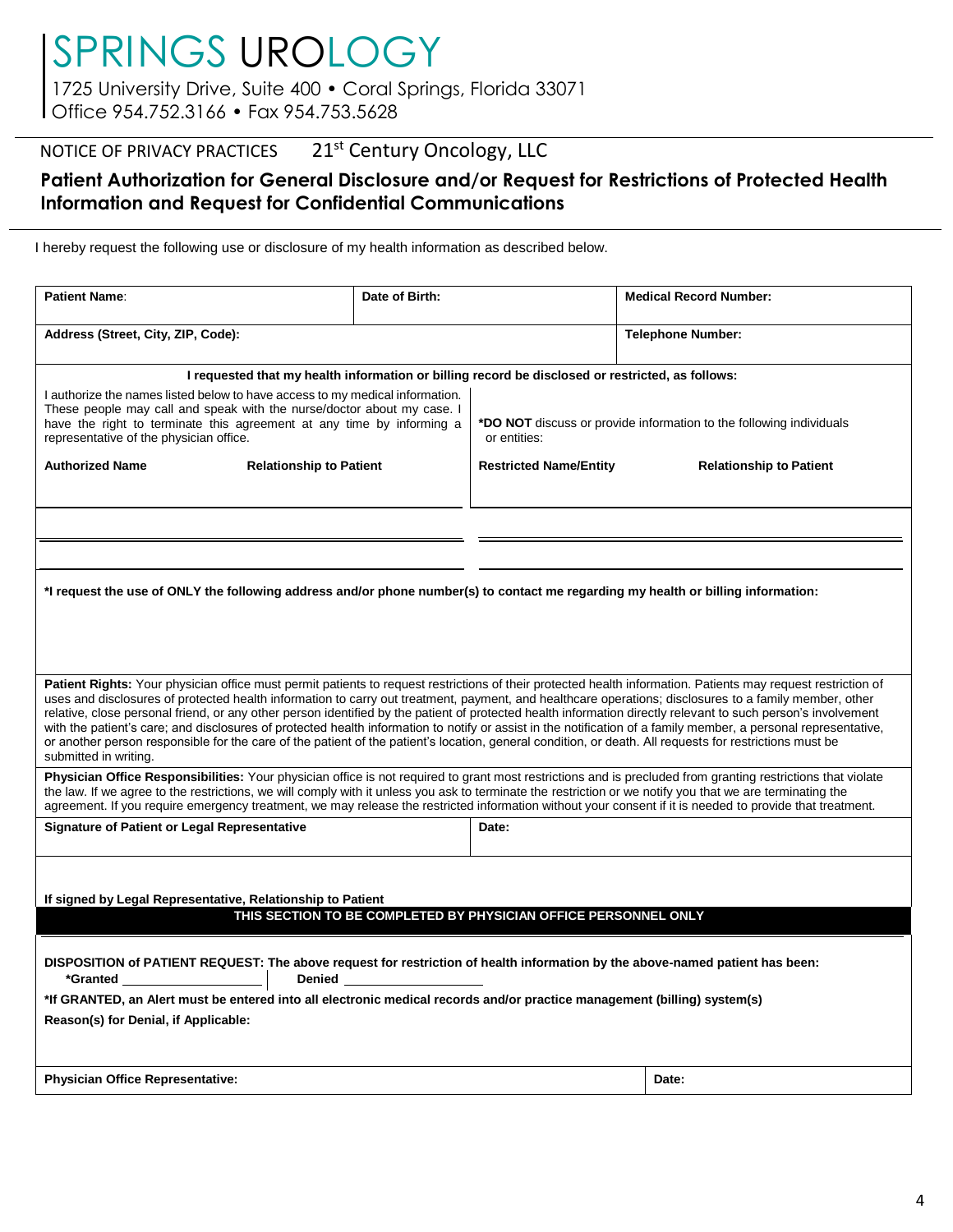1725 University Drive, Suite 400 • Coral Springs, Florida 33071 Office 954.752.3166 • Fax 954.753.5628

NOTICE OF PRIVACY PRACTICES 21<sup>st</sup> Century Oncology, LLC

#### **THIS NOTICE DESCRIBES HOW MEDICAL INFORMATION ABOUT YOU MAY BE USED AND DISCLOSED AND HOW YOU CAN GET ACCESS TO THIS INFORMATION. PLEASE REVIEW IT CAREFULLY.**

Each time you visit our physicians or receive treatment from us, a record of your visit is made. This record may contain your symptoms, examination and test results, diagnoses, treatment, a plan for future care or treatment, and billing-related information. This notice applies to all of the records of your care generated by your physician.

#### **Our Responsibilities**

We are required by law to maintain the privacy of your protected health information, to provide you with notice of our legal duties and privacy practices with respect to that protected health information, and to notify any affected individuals following a breach of any unsecured protected health information. We will abide by the terms of the notice currently in effect.

#### **Uses and Disclosures - How we may use and disclose protected health information about you**

**For Treatment:** We may use protected health information about you to provide you with treatment or services. We may disclose protected health information about you to doctors, nurses, or other personnel who are involved in taking care of you. For example, we may need to communicate with your primary care doctor to plan your treatment and follow-up care.

**For Payment:** We may use and disclose protected health information about your treatment and services to bill and collect payment from you, your insurance company, or a third-party payer. For example, we may need to give your insurance company information about your diagnosis so that it will pay us or reimburse you for the treatment.

**For Healthcare Operations:** We may use or disclose, as needed, your protected health information in order to run our practice. For example, members of the medical staff and/or quality improvement team may use information in your health record to assess the care and outcomes in your case and others like it. The results will then be used to continually improve the quality of care for all patients we serve. We may also use and disclose protected health information:

- To business associates we have contracted with to perform an agreed-upon service
- To remind you that you have an appointment for medical care
- To assess your satisfaction with our services
- To inform you about possible treatment alternatives
- To inform you about health-related benefits or services
- To conduct case management or care coordination activities
- To contact you as part of our fundraising efforts, if any, though you will have the right to opt out of suchcommunications
- To inform funeral directors consistent with applicable law
- For population-based activities relating to improving health or reducing healthcare costs
- For conducting training programs or reviewing competence of healthcare professionals

**Individuals Involved in Your Care or Payment for Your Care**: We may release protected health information about you to a friend or family member who is involved in your medical care or who helps pay for your care.

**Research:** We may disclose information to researchers when an institutional review board has approved the disclosure based on adequate safeguards to ensure the privacy of your health information and as otherwise allowed by law.

**Future Communications:** We may communicate with you via newsletters, mailings, or other means regarding treatment options, health-related information, disease management programs, wellness programs, or other community-based initiatives or activities in which our facility is participating.

**As Required by Law**, we may also disclose health information to the following types of entities, including but not limited to:

- The U.S. Food and Drug Administration
- Public health or legal authorities charged with preventing or controlling disease, injury, disability, or other threat to health orsafety
- Correctional institutions (if you are in custody of a correctional institution or a law enforcement officer)
- Workers' compensation agents
- Organ and tissue donation organizations
- Military command authorities
- Health oversight agencies
- Funeral directors, coroners, and medical examiners
- National security and intelligence agencies
- Protective services for the president and others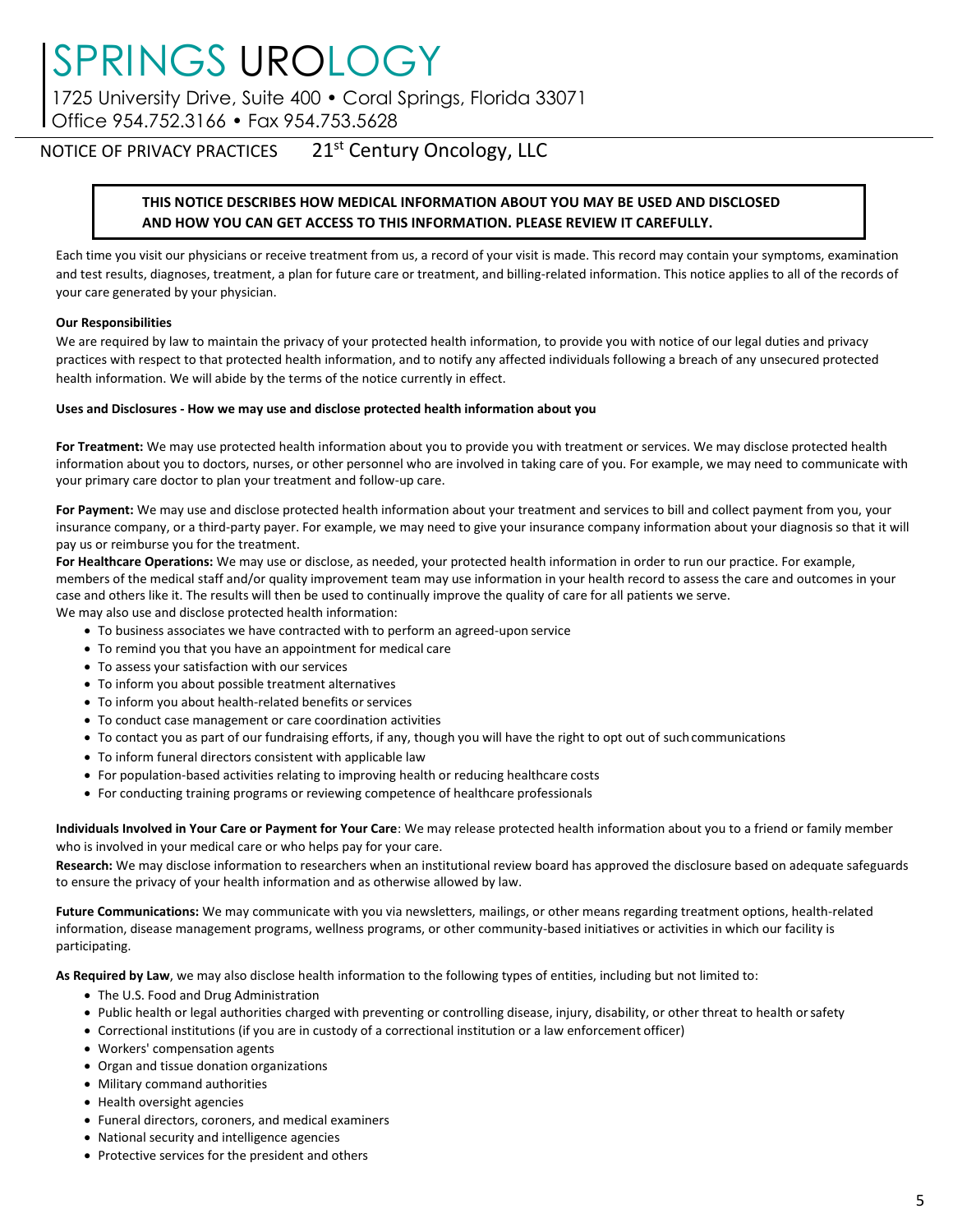1725 University Drive, Suite 400 · Coral Springs, Florida 33071

Office 954.752.3166 • Fax 954.753.5628

## NOTICE OF PRIVACY PRACTICES 21<sup>st</sup> Century Oncology, LLC

**Law Enforcement/Legal Proceedings:** We may disclose health information for law enforcement purposes as required by law or in response to a valid subpoena or court order.

Other Uses of Your Protected Health Information That Require Your Authorization

Uses and disclosures of your protected health information that involve the release of psychotherapy notes (if any), marketing, sale of your protected health information, or other uses and disclosures not described in this notice or required by law will be made only with your separate written permission. If you give us permission to use or disclose protected health information about you, you may revoke that permission, in writing, at any lime. If you revoke your permission, we will no longer use or disclose protected health information about you for the reasons covered by your written authorization. You understand that we are unable to take back any disclosures we have already made with your permission and that we are required to retain our records of the care that we provided to you.

#### **Your Health Information Rights**

Although your health record is the physical property of the healthcare practitioner or facility that compiled it, you have the right to:

- Inspect and copy protected health information. You may request access to your records by contacting us. You may also ask that we send your health information directly to another person based on your signed written instructions. We may deny your request to inspect and copy in certain, very limited circumstances. If you are denied access to protected health information, you may request that the denial be reviewed in some situations. Another licensed healthcare professional chosen by us will review your request and the denial. The person conducting the review will not be the person who denied your request. We will comply with the outcome of the review. We reserve the right to charge you a reasonable fee to cover the cost of providing you with a copy of your records.
- Request an amendment. If you feel that protected health information we have about you is incorrect or incomplete, you may ask us to amend the information by making a request in writing that explains the reason for the requested amendment. You have the right to request an amendment for as long as the information is kept for or by us. We may deny your request for an amendment; if this occurs, you will be notified of the reason for the denial.
- Request an accounting of disclosures. This is a list of certain disclosures we make of your protected health information for purposes other than treatment, payment, healthcare operations, or certain other permitted purposes.
- Request restrictions or limitations on the protected health information we use or disclose about you for treatment, payment, or healthcare operations. You also have the right to request a limit on the protected health information we disclose about you to someone who is involved in your care or the payment for your care, such as a family member or friend. For example, you could ask that we not use or disclose information about a surgery you had. We are not required to agree to your request, except as described below. If we do agree, we will comply with your request unless the information is needed to provide you emergency treatment. If you ask us not to disclose your health information to your health plan, we will agree as long as (i) the disclosure would be for the purpose of payment or health care operations and is not otherwise required by law and (ii) the information only relates to items or services that someone other than your health plan has paid for in full.
- Request confidential communications. You have the right to request that we communicate with you about medical matters in a certain way or at a certain location. For example, you may ask that we contact you at work or by U.S. mail. We will grant requests for confidential communications at alternative locations and/or via alternate means only if the request is submitted in writing and the written request includes a mailing address where you will receive bills for services rendered by the facility and related correspondence regarding payment for services. Please realize that we reserve the right to contact you by other means and at other locations if you fail to respond to any communication from us that requires a response.
- A paper copy of this notice. You may ask us to give you a copy of this notice at any time. Even if you have agreed to receive this notice electronically, you are still entitled to a paper copy of this notice. You may obtain a copy of this notice at our Web site a[t](http://www.21stcenturyoncology.com/) [www.21stcenturyoncology.com.](http://www.21stcenturyoncology.com/)

#### **Changes to This Notice**

We reserve the right to change this notice; the revised notice will be effective for information we already have about you as well as any information we receive in the future. The current notice will be posted in the facility and will include the new effective date. Copies of any revised notices will be available on our website and will be provided to you upon your next visit to our facility after the effective date.

#### **Complaints**

If you believe your privacy rights have been violated, you may file a complaint with us by contacting our Privacy Officer toll-free at 1-866-679- 8944, or by contacting the Secretary of the U.S. Department of Health and Human Services. You will not be penalized for filing a complaint.

For further information, contact: Privacy **Officer** 2270 Colonial Boulevard Fort Myers, FL 33907 1-866-679-8944 03/26/2013

.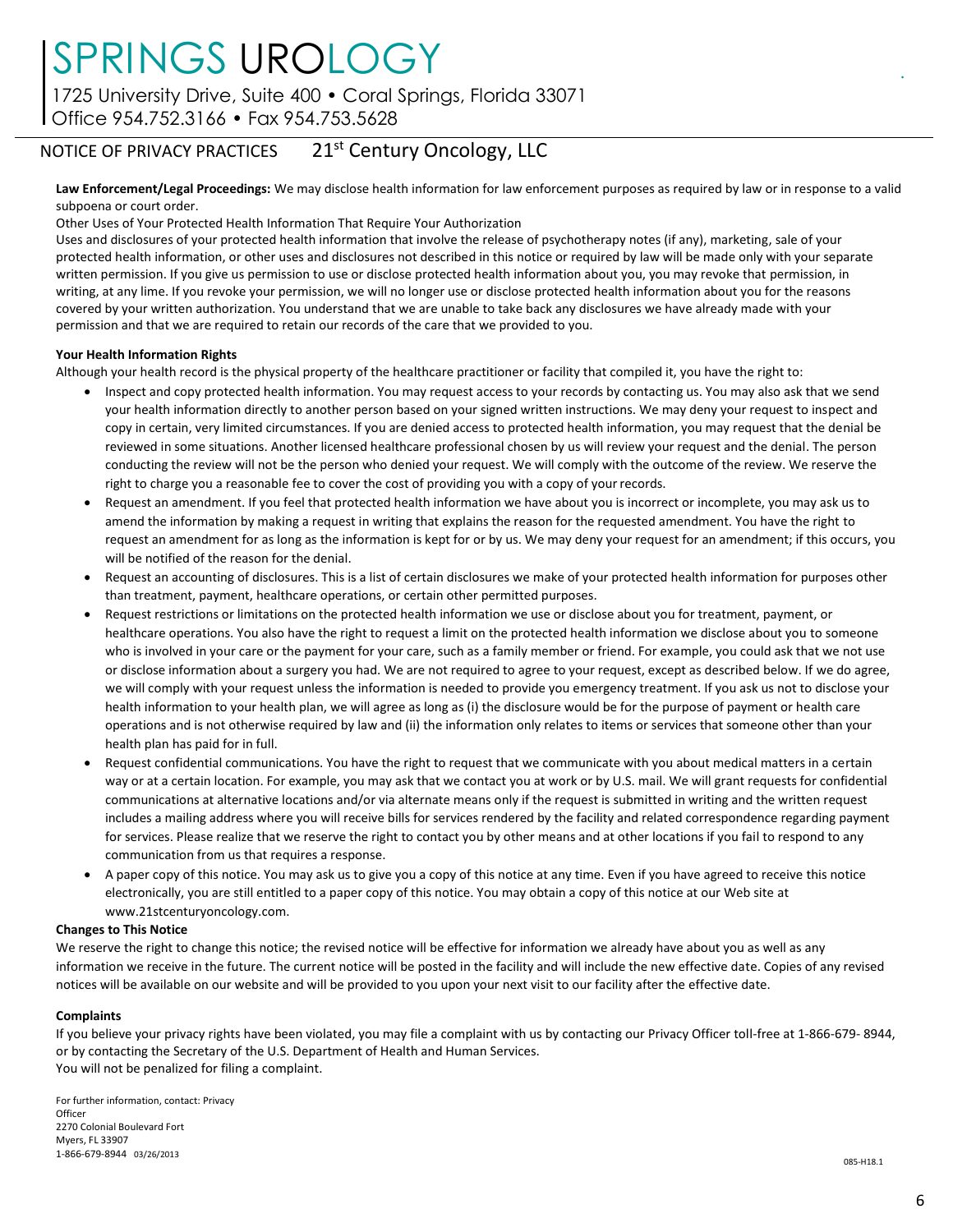1725 University Drive, Suite 400 • Coral Springs, Florida 33071 Office 954.752.3166 • Fax 954.753.5628

## **ACKNOWLEDGEMENT OF RECEIPT OF NOTICE OF PRIVACY PRACTICES**

21st Century Oncology, LLC Springs Urology

## **I hereby acknowledge:**

A copy of the Notice of Privacy Practices was given to me. If I came in for healthcare services in an emergency treatment situation, I was given the Notice as soon as reasonably practicable after the emergency treatment situation.

Signature of Patient or Representative Date Printed Name of Patient or Representative **FOR OFFICE USE ONLY** If an acknowledgment is not obtained, please complete the information below: Patient's name: Date of attempt to obtain acknowledgment: Reason acknowledgement was not obtained:  $\Box$  Patient/family member received notice but refused to sign  $\Box$  acknowledgment Emergency treatment situation  $\Box$  Patient was incapacitated and no family member was  $\Box$  present Unable to communicate due to language barriers  $\Box$  Other (please describe below)

Signature of Employee **Date** Date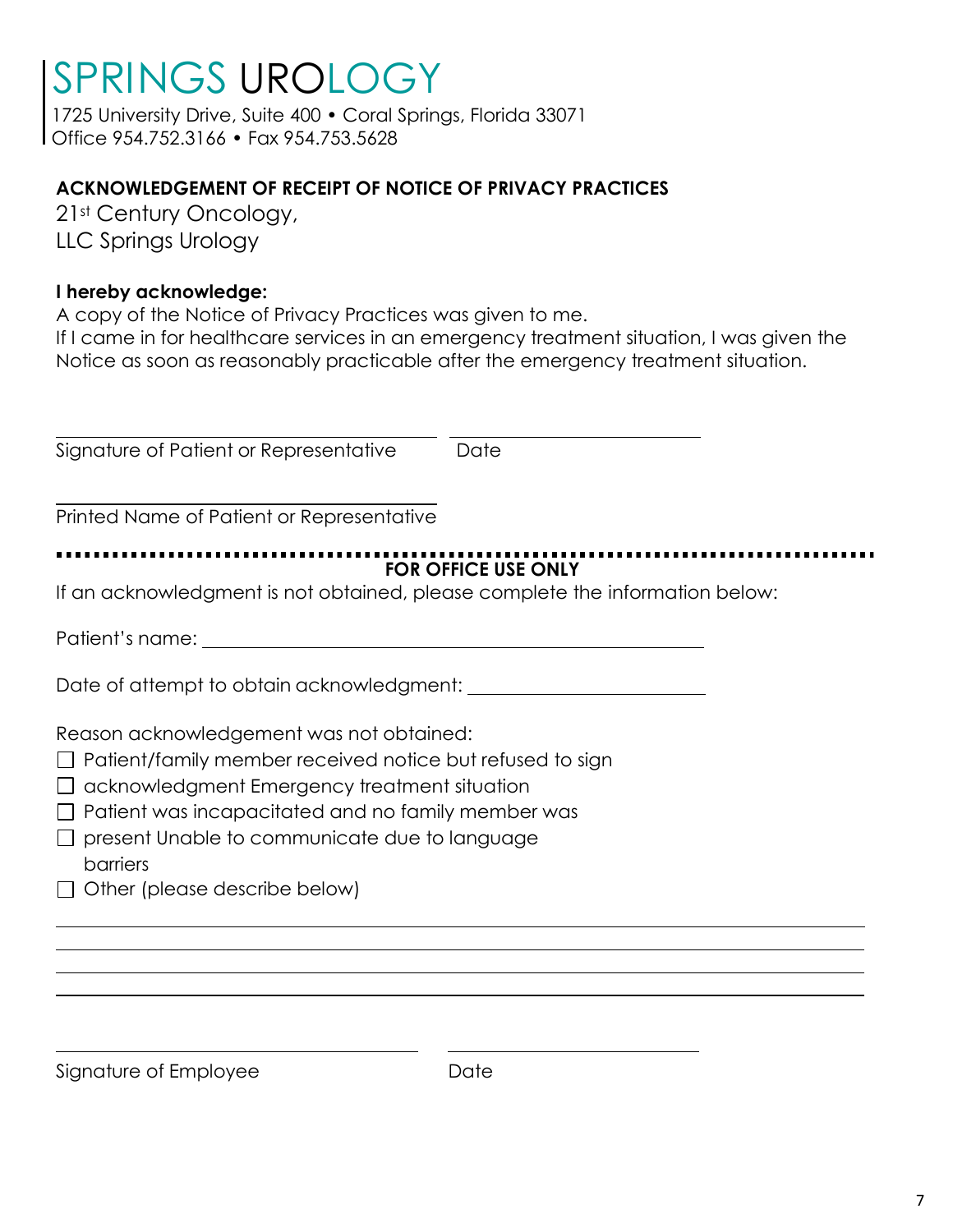1725 University Drive, Suite 400 • Coral Springs, Florida 33071 Office 954.752.3166 • Fax 954.753.5628

## **Telephone Consumer Protection Act [TCPA] Consent Form**

I, \_\_\_\_\_\_\_\_\_\_\_\_\_\_\_\_\_\_\_\_\_, authorize 21st Century Oncology, LLC and all of its independent contractors, business associates, agents and/or affiliates to contact me through the use of any dialing equipment or an artificial voice or prerecorded voice, at any telephone number associated with my account including wireless telephone numbers, provided by me or found by means of skip tracing methods even if I am charged for the call. I expressly consent to such automated calls and with such consent, I specifically waive any claim I may have against the practice, its independent contractors, business associates, agents and affiliates for making such calls, including any claim under the Telephone Consumer Protection Act.

**Patient Signature**

**Patient Name**

**Date**